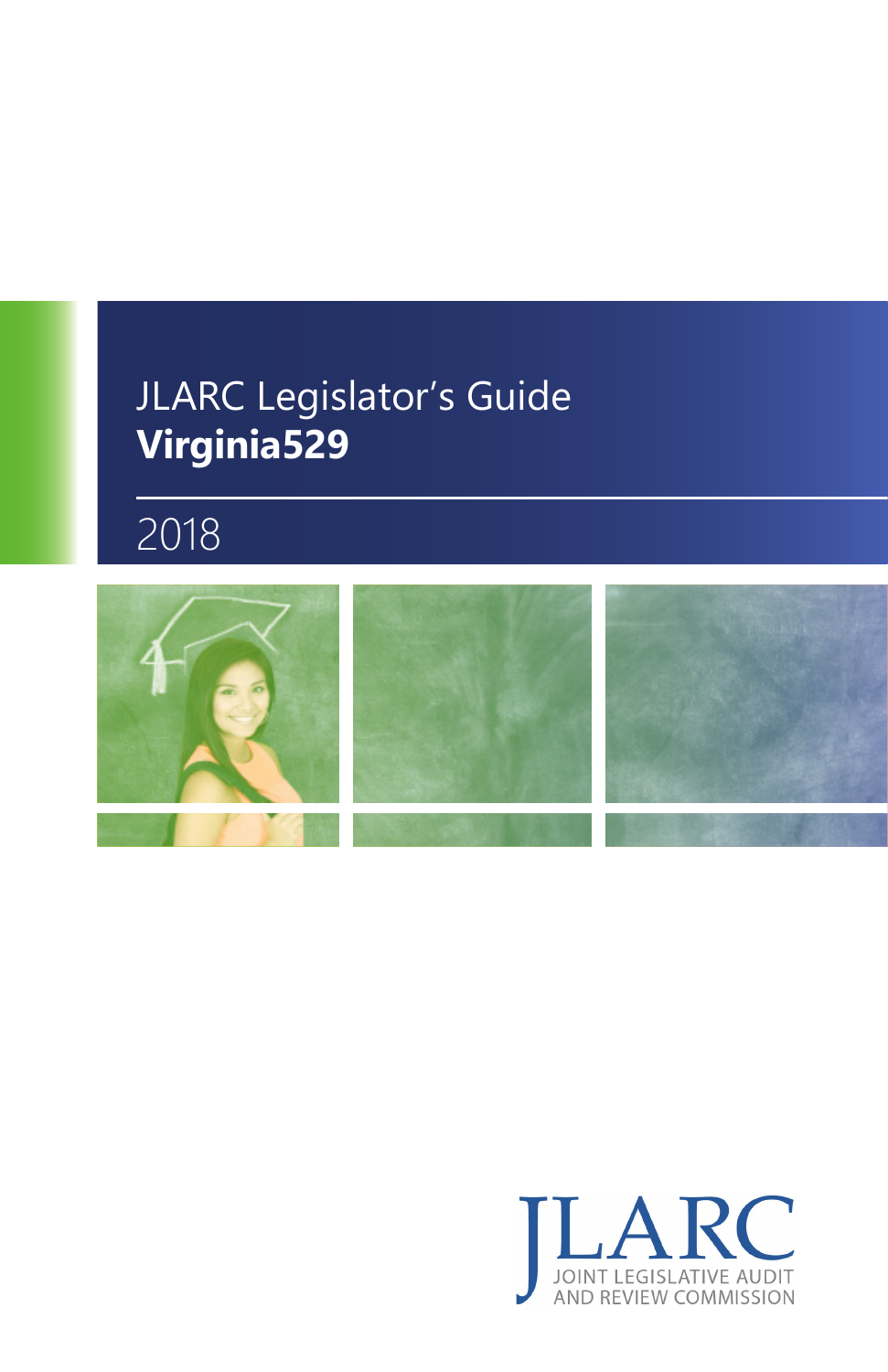# **About Virginia529**

The Virginia College Savings Plan, better known as Virginia529, was established by the General Assembly in 1994 to help make college more affordable and accessible to Virginians (Title 23.1, Chapter 7 of the Code of Virginia). Education savings plans are authorized by § 529 of the Internal Revenue Code and are sponsored in 49 states and the District of Columbia. Virginia529 offers three education savings programs that participants can use to pay for educational expenses at institutions in Virginia and across the U.S. The programs offer federal and state income tax advantages on education savings and investment earnings. One program allows participants to prepay college tuition and fees.

Two recent changes expanded Virginia529's mission beyond college savings. In 2016, Virginia529 launched a program that provides tax-advantaged savings accounts for individuals with disabilities, after the General Assembly, in response to federal legislation, directed Virginia529 to develop a disability savings program. In 2017, the U.S. Congress expanded the allowable use of 529 education savings plans to include tuition at elementary and secondary public, private, and religious schools.

## **Legislative oversight**

The General Assembly makes changes to Virginia529 programs through legislation. The General Assembly also approves Virginia529 spending every year in the Appropriation Act, including appropriations for administrative spending and payments made under the Prepaid529 defined benefit program.

Under the Virginia College Savings Plan Oversight Act, the Joint Legislative Audit and Review Commission (JLARC) oversees and evaluates Virginia529 on an ongoing basis (Title 30, Chapter 51 of the Code of Virginia). JLARC publishes biennial Virginia529 oversight reports, oversees a quadrennial actuarial audit of Virginia529's Prepaid529 program, and produces other reports as requested. Virginia529 reports annually to the General Assembly, through JLARC, on the investments held in its programs and the actuarial soundness of the Prepaid529 program. In addition, the Auditor of Public Accounts has historically audited Virginia529. Beginning in 2018, Virginia529 will be audited by an independent auditor selected by the Auditor of Public Accounts in conjunction with Virginia529.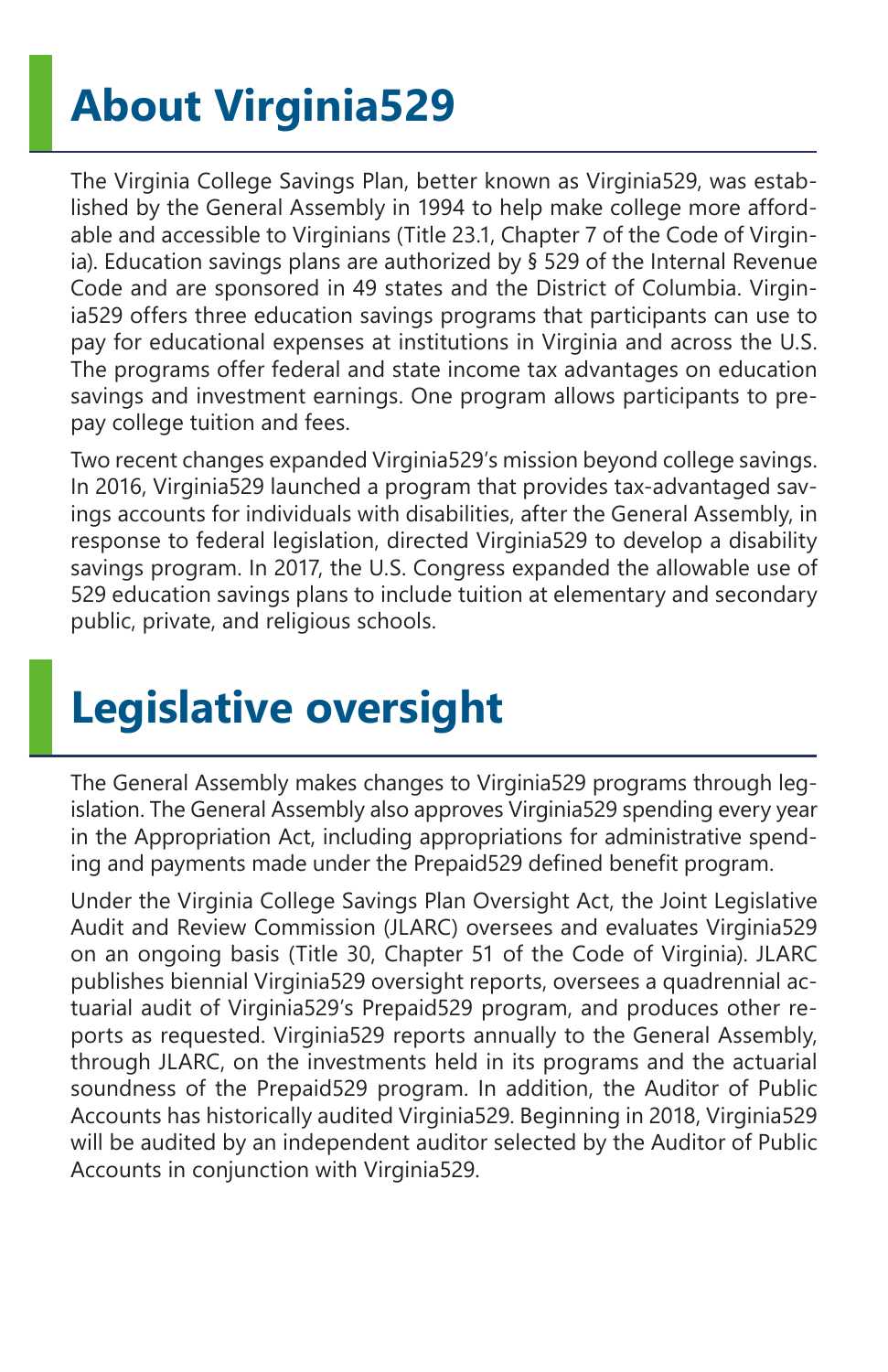# **Operations**

Virginia529 is an independent agency governed by an 11-member board, which sets policies and procedures to guide agency operations. The board is assisted by several committees, two of which are statutorily required and include experts from outside the board's membership.

The board appoints a CEO who oversees the day-to-day management of Virginia529 and its programs. Key agency duties include directly administering some participant accounts, overseeing investments held by external managers, overseeing third parties who hold other participant accounts and investments, and marketing the programs to customers. As an independent agency, Virginia529 is exempt from some personnel and procurement laws and regulations that apply to executive branch agencies.

| Virginia529 board - 11 members |  |
|--------------------------------|--|
|                                |  |

| 4 members appointed        | Members have experience in finance, accounting,                                                                                                     |  |
|----------------------------|-----------------------------------------------------------------------------------------------------------------------------------------------------|--|
| by the governor            | law, or investment management                                                                                                                       |  |
| <b>3 members</b> appointed | Members have experience in finance, accounting,                                                                                                     |  |
| by the General Assembly    | law, or investment management                                                                                                                       |  |
| 4 members ex officio       | Members represent State Council of Higher Ed-<br>ucation for Virginia, Virginia Community College<br>System, state treasurer, and state comptroller |  |

Virginia529 operations are entirely funded through fees charged under its savings programs; the agency does not receive general fund appropriations. In FY17, Virginia529 collected \$41 million in operating revenues and had operating expenditures of \$25 million. Surplus revenues of approximately \$16 million were allocated to the Prepaid529 fund.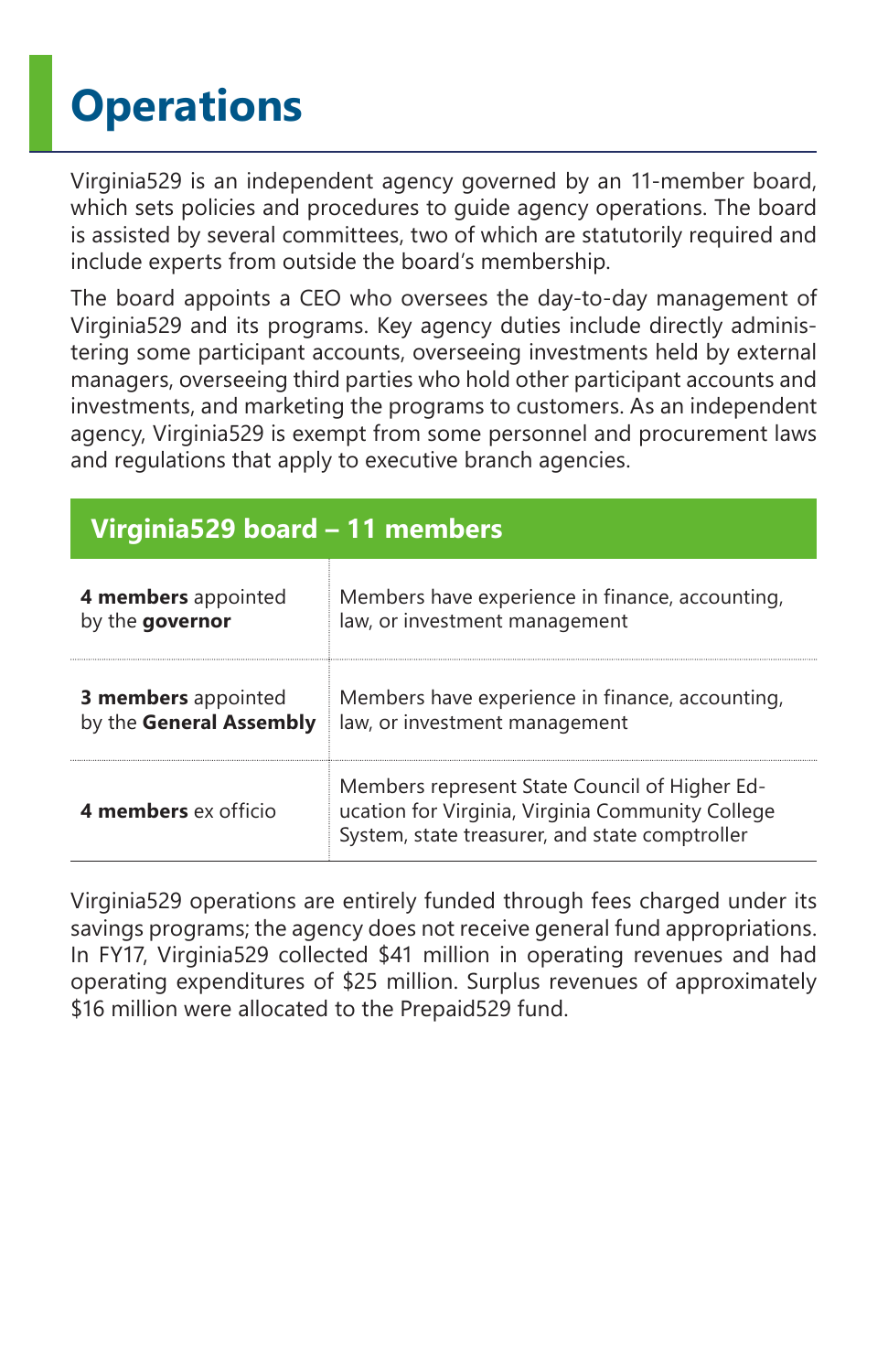### **Programs**

Virginia529 offers three education savings programs: Prepaid529, Invest529, and CollegeAmerica. Prepaid529 is a defined benefit program that allows participants to prepay college tuition and fees. The other two programs are defined contribution programs that allow participants to save and invest for a range of qualified education expenses. Prepaid529 is open only to Virginia residents, and Invest529 and CollegeAmerica are open to all U.S. residents. Participants in all programs receive federal tax advantages, and Virginia residents receive state tax advantages.

Virginia529 directly manages Prepaid529 and Invest529 accounts and retains external managers to manage the programs' investments. The CollegeAmerica program is largely managed by a third-party program manager under contract with Virginia529. CollegeAmerica is the largest Virginia529 program, and approximately 10 percent of its accounts are based in Virginia.

Virginia529 offers two additional programs that are not solely related to education savings. The ABLEnow program, launched in 2016, provides tax-advantaged savings accounts for individuals with disabilities. According to federal statute, funds in ABLEnow accounts are to be disregarded when determining eligibility for certain federal means-tested benefits programs. SOAR Virginia is a scholarship program for high school students which assists with the college admissions process and with financial aid applications, and provides a scholarship contribution of up to \$2,000 to a Virginia529 account.

| <b>Virginia529 education savings programs</b> |           |                 |  |
|-----------------------------------------------|-----------|-----------------|--|
| Program                                       | Accounts  | Assets          |  |
| Prepaid529                                    | 63,371    | \$2,703,931,435 |  |
| Invest529                                     | 275,911   | 4,379,204,801   |  |
| CollegeAmerica                                | 2,282,170 | 61,636,062,532  |  |
| Virginia529 disability savings program        |           |                 |  |
| ABLEnow                                       | 2.533     | \$5,488,742     |  |

SOURCE: Virginia529 (December 2017).

NOTE: Approximately 10 percent of CollegeAmerica accounts are based in Virginia. College-Wealth was closed to new participants in FY17. Legacy CollegeWealth customers are included in Invest529 accounts and assets.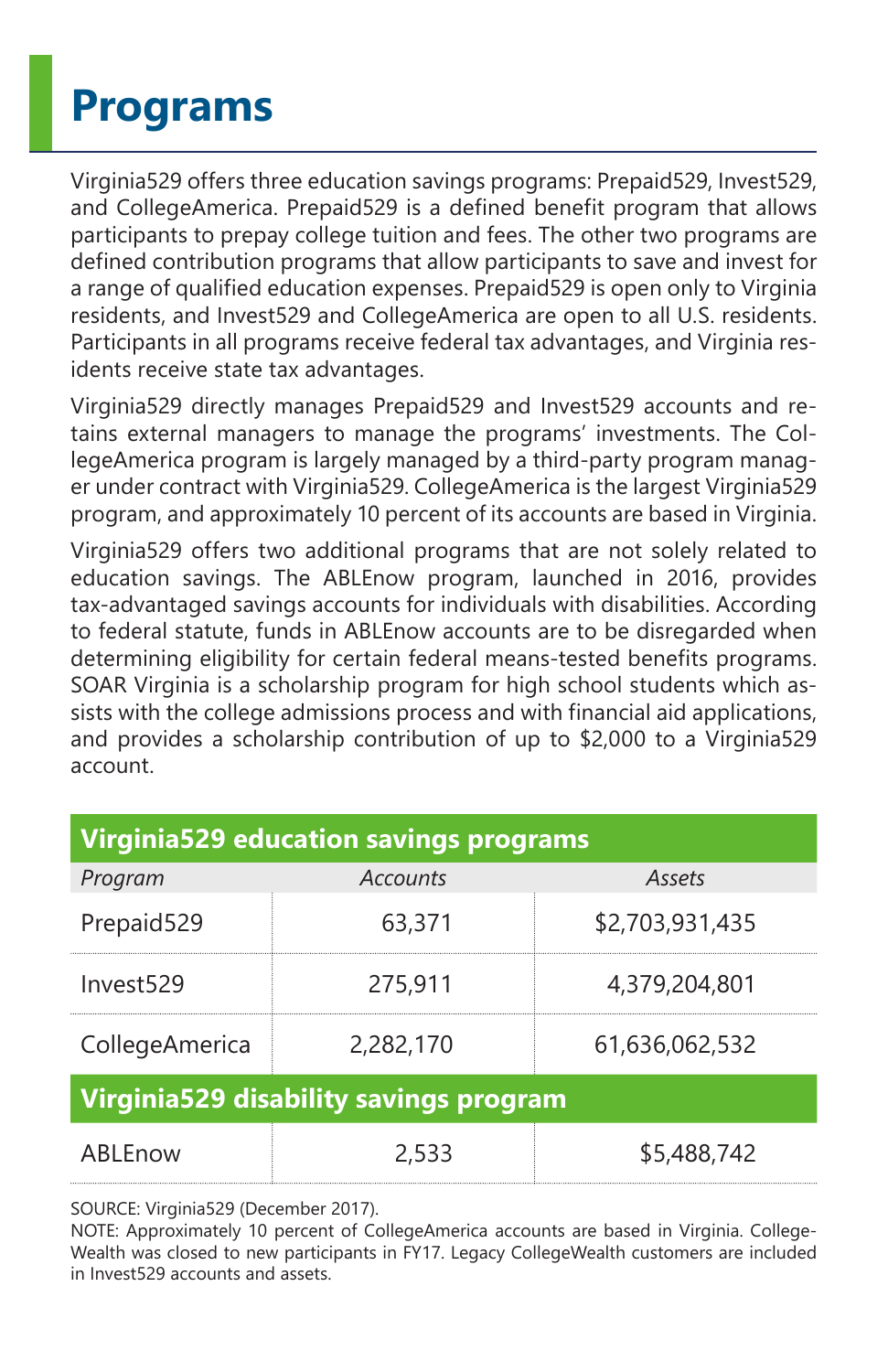#### **Virginia529 education savings programs**

**Prepaid529** is a defined benefit program that offers prepaid college tuition contracts to Virginia residents. Prepaid529 benefits pay the normal full-time undergraduate tuition and mandatory fees at public colleges and universities in Virginia. Prepaid529 benefits can be used at private and out-of-state institutions, but may not cover the full cost of tuition and fees. The program paid \$168 million in benefits in FY17.

**Invest529** is a savings program sold and managed directly by Virginia529. Account owners may choose from 21 different investment options, including traditional investments and portfolios that adjust over time with the age of the beneficiary. The program distributed \$260 million to participants in FY17.

NOTE: CollegeWealth, which was closed to new participants in 2017, allowed participants to invest in FDIC-insured savings products through participating banks. The program was closed in conjunction with the creation of an FDIC-insured portfolio as part of the Invest529 program. Distributions from legacy CollegeWealth accounts in FY17 are included in the Invest529 program distributions.

**CollegeAmerica** is a savings program offered in partnership with a private mutual fund company, Capital Group, which is the program manager. Account owners work with private financial advisors to build their portfolios using the Capital Group's American Funds mutual funds. The program distributed \$3.5 billion to participants in FY17.

#### **Virginia529 disability savings program**

**ABLEnow** is the Virginia-sponsored Achieving a Better Life Experience (ABLE) savings program for eligible individuals with disabilities. Qualified expenses that can be covered by ABLEnow funds include basic living expenses, transportation, education and training, and assistive technology. ABLEnow is sold directly by Virginia529 in partnership with PNC Bank and account owners may choose from four different investment options. The program distributed \$330,000 to participants in FY17.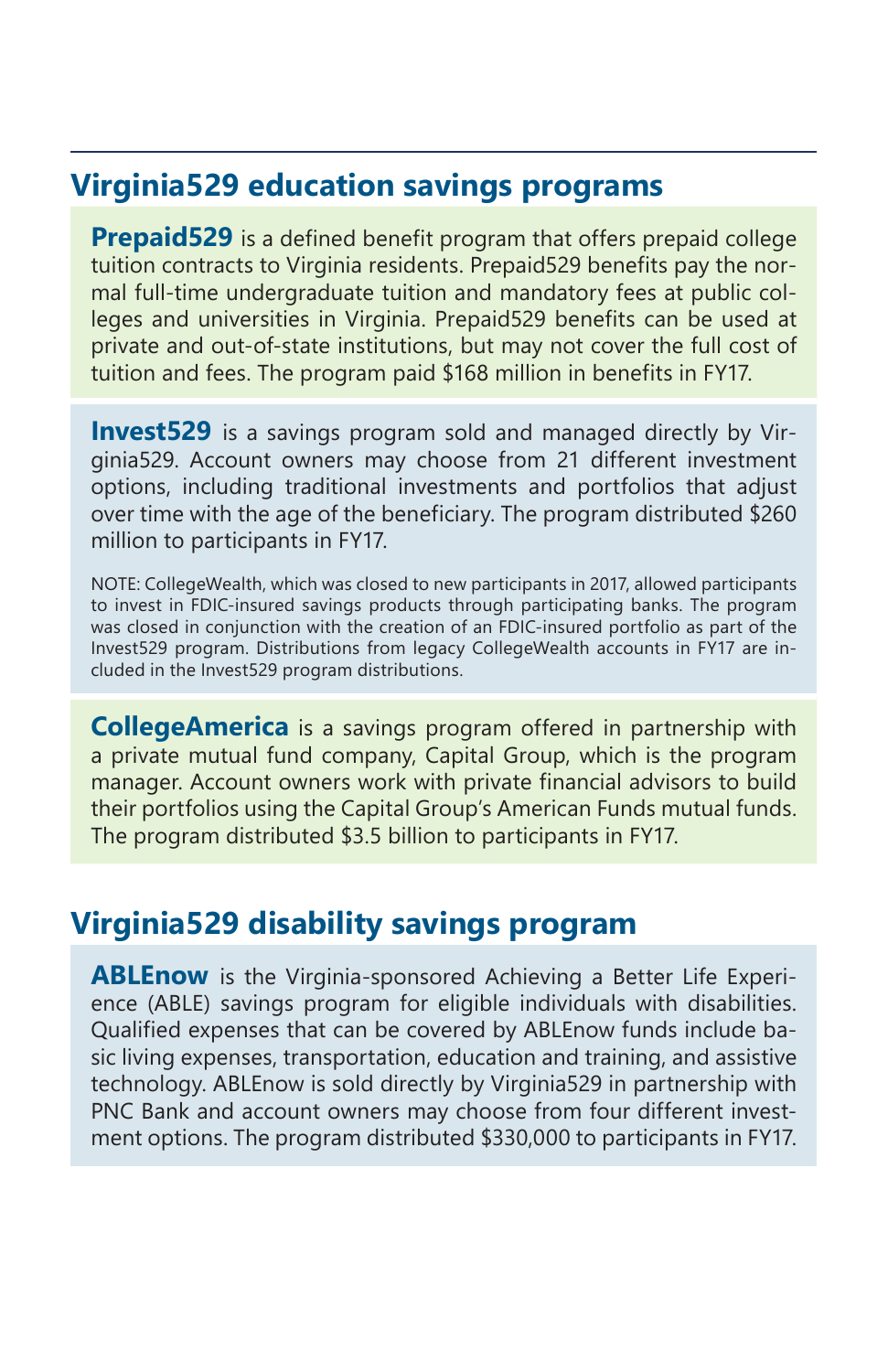# **Funding for Prepaid529**

Prepaid529 is the only defined benefit program offered by Virginia529. Virginia529 uses revenues from Prepaid529 contract sales and investment returns to pay benefits. Contract prices are set at levels that are intended to fully cover future obligations and are revised annually using long-term tuition and investment return assumptions. The program was 138 percent funded, on an actuarial basis, as of June 30, 2017.

Prepaid529 benefits are not guaranteed by the state. However, in the event that Virginia529 does not have sufficient funds, statute requires that a sum-sufficient appropriation be included in the governor's budget to ensure that Virginia529 can meet its obligations. The General Assembly would then decide whether to include the funding in the Appropriation Act. Under the requirement, any such funding must be repaid to the state, interest-free, from Virginia529's excess operating revenue.



### **Prepaid529 actuarial funded status**

SOURCE: Virginia529 Prepaid529 valuation reports. NOTE: As of June 30 each year.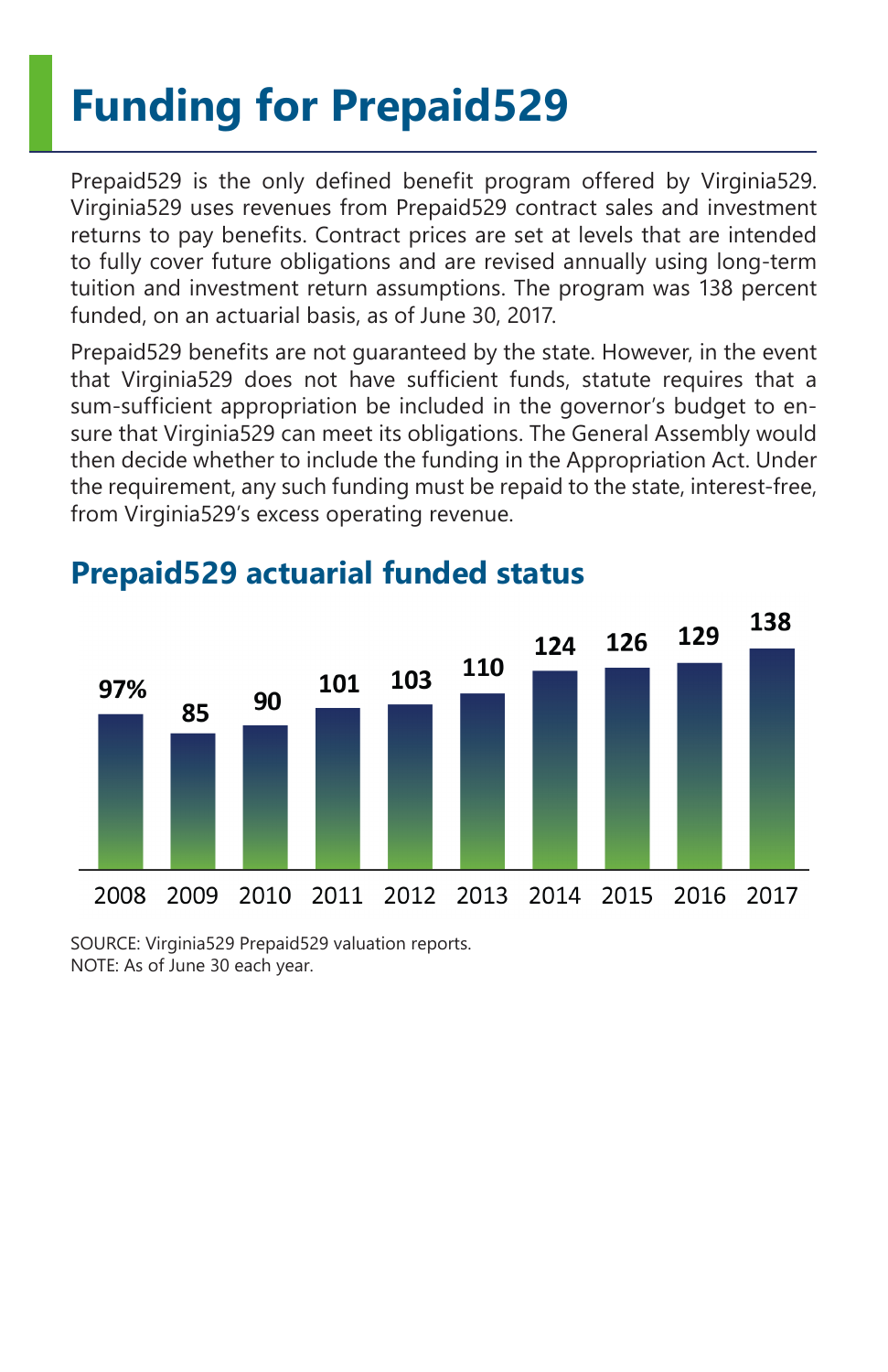## **Prepaid529 investments**

Virginia529 invests Prepaid529 fund assets in order to generate returns that help to pay benefits to program participants. Virginia529 assumes a longterm rate of return on investments of 6.25 percent, but actual returns vary from year to year.

Prepaid529 has a diversified portfolio of investments that are allocated among different asset classes, with the goal of achieving its assumed long-term return with acceptable risk and liquidity. The asset classes are public equity (stocks), core fixed income (bonds), non-core fixed income (high yield bonds, convertible bonds, and emerging market debt), and alternative investments (private equity, real assets, and hedge funds). Asset allocations are set by the Virginia529 board, and investments are managed by external private investment managers under the oversight of Virginia529 staff and Virginia529's Investment Advisory Committee. Virginia529 also contracts with an investment consultant to provide additional expertise to the investment management process.

Virginia statute places restrictions on how Prepaid529 fund assets can be used and managed. Prepaid529 assets must be administered solely in the interest of the Prepaid529 program and its contract holders (§ 23.1-706.B). The Virginia529 board has the broad authority for determining how funds are invested, but in doing so, shall act as a trustee using the "prudence, discretion, and intelligence" with which they would exercise the management of their own affairs (§ 23.1-706.A).



### **Prepaid529 one-year investment returns**

SOURCE: Virginia529 annual reports and investment data.

NOTE: Investment return assumption was reduced from 7.0 percent to 6.75 percent in FY12 and from 6.75 percent to 6.25 percent in FY15.